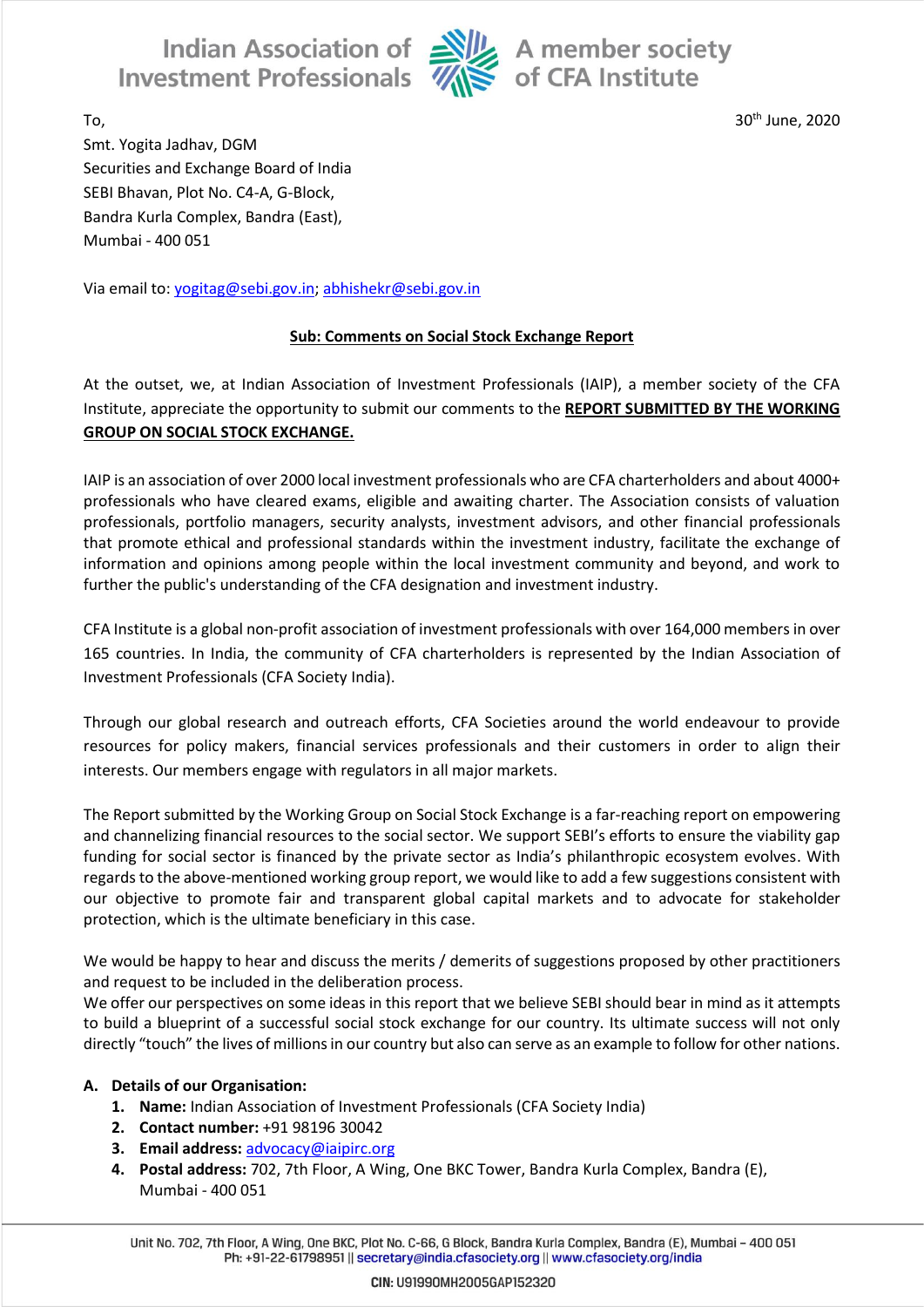Indian Association of Alle A member society<br>Investment Professionals Alle of CFA Institute



## **B. Key Contributors:**

| Anil Ghelani,            | Abhishek Loonker,                  | Dr. Monika Chopra,      | Dwijendra, Srivastava, | Nalin Moniz.                 |
|--------------------------|------------------------------------|-------------------------|------------------------|------------------------------|
| <b>CFA</b>               | <b>CFA</b>                         | CFA                     | <b>CFA</b>             | <b>CFA</b>                   |
| Raj Mehta,<br><b>CFA</b> | Sivananth Sadbuddhi,<br><b>CFA</b> | S.Srinath. CFA          | Vineet Chaddha, CFA    | Vidhu Shekhar,<br><b>CFA</b> |
| Om Jha, CFA              | Kshitij Jain, CFA                  | Shwetabh Sameer,<br>CFA | Soham Das, CFA         |                              |

#### **C. Suggestions / Comments:**

| Name of Entity/Person: Indian Association of Investment Professionals (CFA Society India)<br>Contact Number & Email Address: +91 9819630042(Rajendra Kalur, CFA); advocacy@iaipirc.org |                                                                                                                                                                                                                                       |                                                                                                                                                                                                                   |                                                                                                                                                                                                       |  |  |  |
|----------------------------------------------------------------------------------------------------------------------------------------------------------------------------------------|---------------------------------------------------------------------------------------------------------------------------------------------------------------------------------------------------------------------------------------|-------------------------------------------------------------------------------------------------------------------------------------------------------------------------------------------------------------------|-------------------------------------------------------------------------------------------------------------------------------------------------------------------------------------------------------|--|--|--|
| Sr. No.                                                                                                                                                                                | <b>Recommendation in</b><br>the Report to which<br>the comment pertains                                                                                                                                                               | <b>Suggestion/Comments</b>                                                                                                                                                                                        | <b>Rationale</b>                                                                                                                                                                                      |  |  |  |
| 1.                                                                                                                                                                                     | 2.4 The Idea of an SSE<br>"SSE as a set of<br>procedures that act as<br>a filter"                                                                                                                                                     | The design of rules needs to be built<br>around "beneficiary protection"<br>and "impact-first" paradigm.                                                                                                          | The Report puts faith on market forces<br>to assess the impact potential of the<br>NPOs/FPEs. But left on its own market<br>forces may focus more on returns than<br>impact                           |  |  |  |
| 2.                                                                                                                                                                                     | 2.4 The Idea of an SSE<br>"Rather, a<br>declaration to intent<br>to create social<br>impact"                                                                                                                                          | SEBI needs to consider the potential<br>of "Social-Washing" <sup>1</sup> on the lines of<br>"Greenwashing" $2 - a$ criticism that<br>has been made against some of the<br>green financing<br>projects/corporates. | Self-Declaration can be a tricky<br>mechanism to monitor, especially<br>when the immediate term common<br>minimum reporting standard<br>recommended is not very "in-depth" in<br>terms of measurement |  |  |  |
| 3                                                                                                                                                                                      | 2.4 The Idea of an SSE<br>"SEBI, in consultation<br>with the existing<br>specialist entities,<br>should work out a<br>mechanism for<br>assessing credentials<br>of the social impact<br>dimensions self-<br>declared by the<br>FPEs." | "Feedback from Beneficiaries"<br>should be made a mandatory part<br>of such a framework                                                                                                                           | SSEs in other geographies have a<br>common point of failure as identified<br>(Dadush, 2015). Feedback from<br>beneficiaries is often given a short<br>shrift in the impact assessment criteria        |  |  |  |

<sup>&</sup>lt;sup>1</sup> The process of exaggerating about how a company's products are environmentally sound. This misleads consumer in decision-making

<sup>&</sup>lt;sup>2</sup> "Social-washing", exaggerates a product/entity which is for profit generation only, as socially-conscious and enabling social good. This can help them in fund raising via SSE when it is otherwise not eligible for. See #3 in Sources

Unit No. 702, 7th Floor, A Wing, One BKC, Plot No. C-66, G Block, Bandra Kurla Complex, Bandra (E), Mumbai - 400 051 Ph: +91-22-61798951 || secretary@india.cfasociety.org || www.cfasociety.org/india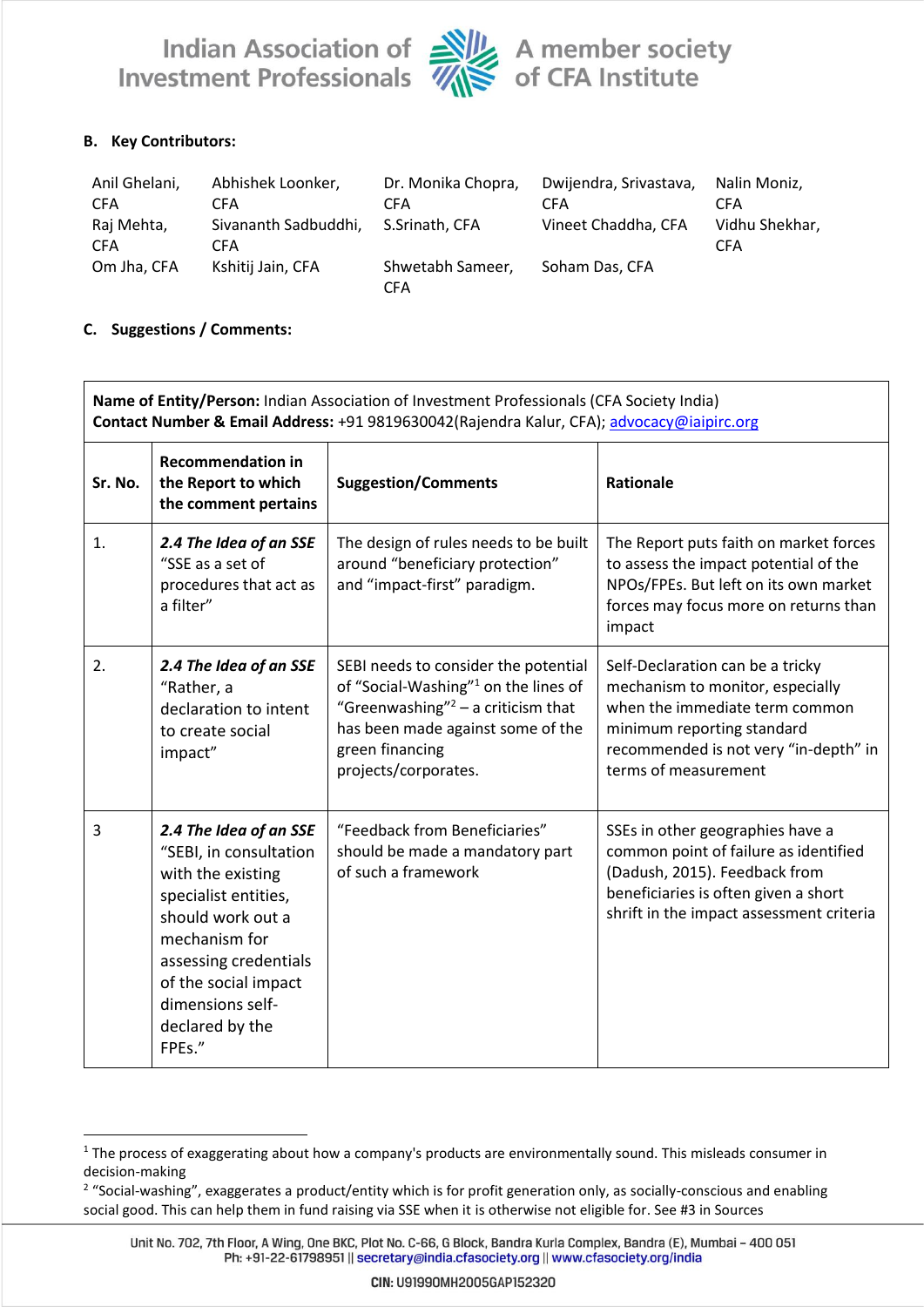Indian Association of Alle A member society<br>Investment Professionals Alle of CFA Institute



| 4.  | 3.1 Defining a social<br>enterprise                                                 | Concerns of "social-washing" is still<br>strong in the absence of a proper<br>"class definition".<br>We fear entities not otherwise<br>eligible for fund raising via SSE,<br>might do so, by exaggerating the<br>social benefits their actions bring.<br>This exaggeration in ESG circles is<br>commonly called to be "social<br>washing"                                                                  | As the Working Group report alludes<br>but not clearly outlines, the idea of<br>social enterprise has to be backed by<br>substance over form.                                                                                                                                                                                  |
|-----|-------------------------------------------------------------------------------------|------------------------------------------------------------------------------------------------------------------------------------------------------------------------------------------------------------------------------------------------------------------------------------------------------------------------------------------------------------------------------------------------------------|--------------------------------------------------------------------------------------------------------------------------------------------------------------------------------------------------------------------------------------------------------------------------------------------------------------------------------|
| 5.  | 3.3 A minimum<br>reporting standard for<br><b>FPEs and NPOs in</b><br><b>India</b>  | Annual Beneficiary feedback should<br>form a key constituent of the<br>standard of Social Impact Scorecard                                                                                                                                                                                                                                                                                                 | The lack of feedback from ultimate<br>beneficiaries can lead to prioritizing<br>financial returns by investors over<br>social impact                                                                                                                                                                                           |
| 7.  | 4.2 Funding<br><b>Instruments</b>                                                   | Traditional form of funding may not<br>work well enough. SEBI should be open<br>to product innovation for fund raising<br>in this exchange                                                                                                                                                                                                                                                                 | Indian debt market is not deep enough<br>to ensure easy fund raising via debt<br>markets for a novel funding model like<br>social enterprises                                                                                                                                                                                  |
| 8.  | 6.2 Smoothening<br><b>Regulatory Wrinkles</b><br>On CSR regulations<br>Subpoint 1,2 | We strongly support these<br>proposals as it brings much needed<br>flexibility in planning long term<br>social projects                                                                                                                                                                                                                                                                                    |                                                                                                                                                                                                                                                                                                                                |
| 9.  | 6.2 Smoothening<br><b>Regulatory Wrinkles</b><br>On CSR regulations<br>Subpoint 3   | Enabling CSR credit trading is a<br>welcome step. At the same time<br>SEBI needs to ensure that<br>intangibles like "beneficiary impact"<br>is not diluted.                                                                                                                                                                                                                                                | Such novel auction setups are<br>welcome for fungible assets. However,<br>trading of non-fungible assets can<br>cause market failures.                                                                                                                                                                                         |
| 10. | <b>6.2 Smoothening</b><br><b>Regulatory Wrinkles</b><br>On FCRA                     | We strongly support the<br>recommendation.                                                                                                                                                                                                                                                                                                                                                                 | We also suggest, as the sector<br>matures, and our regulators gather<br>more experience, they may explore<br>relaxing restrictions further for foreign<br>non-profits.                                                                                                                                                         |
| 11  | <b>6.2 Smoothening</b><br><b>Regulatory Wrinkles</b><br>On AIF Regulations          | SEBI needs to provide more clarity<br>in terms of who is an accredited<br>investor when it comes to investing<br>in SVFs.<br>While currently there is no clear<br>definition of "accredited investors",<br>we believe such specialized<br>exchanges should be limited to<br>certain set of investors only and<br>SEBI needs to explore the<br>delineating such categories of<br>investors more explicitly. | Investors apart from accredited<br>investors may find the terms and<br>methods of investing in NPOs hard to<br>understand and thus should be<br>allowed limited exposure to such<br>vehicles.<br>For CFA Society India<br>recommendations on an appropriate<br>accredited investors definition, refer<br>pg7-8 of (IAIP, 2019) |

Unit No. 702, 7th Floor, A Wing, One BKC, Plot No. C-66, G Block, Bandra Kurla Complex, Bandra (E), Mumbai - 400 051<br>Ph: +91-22-61798951 || secretary@india.cfasociety.org || www.cfasociety.org/india